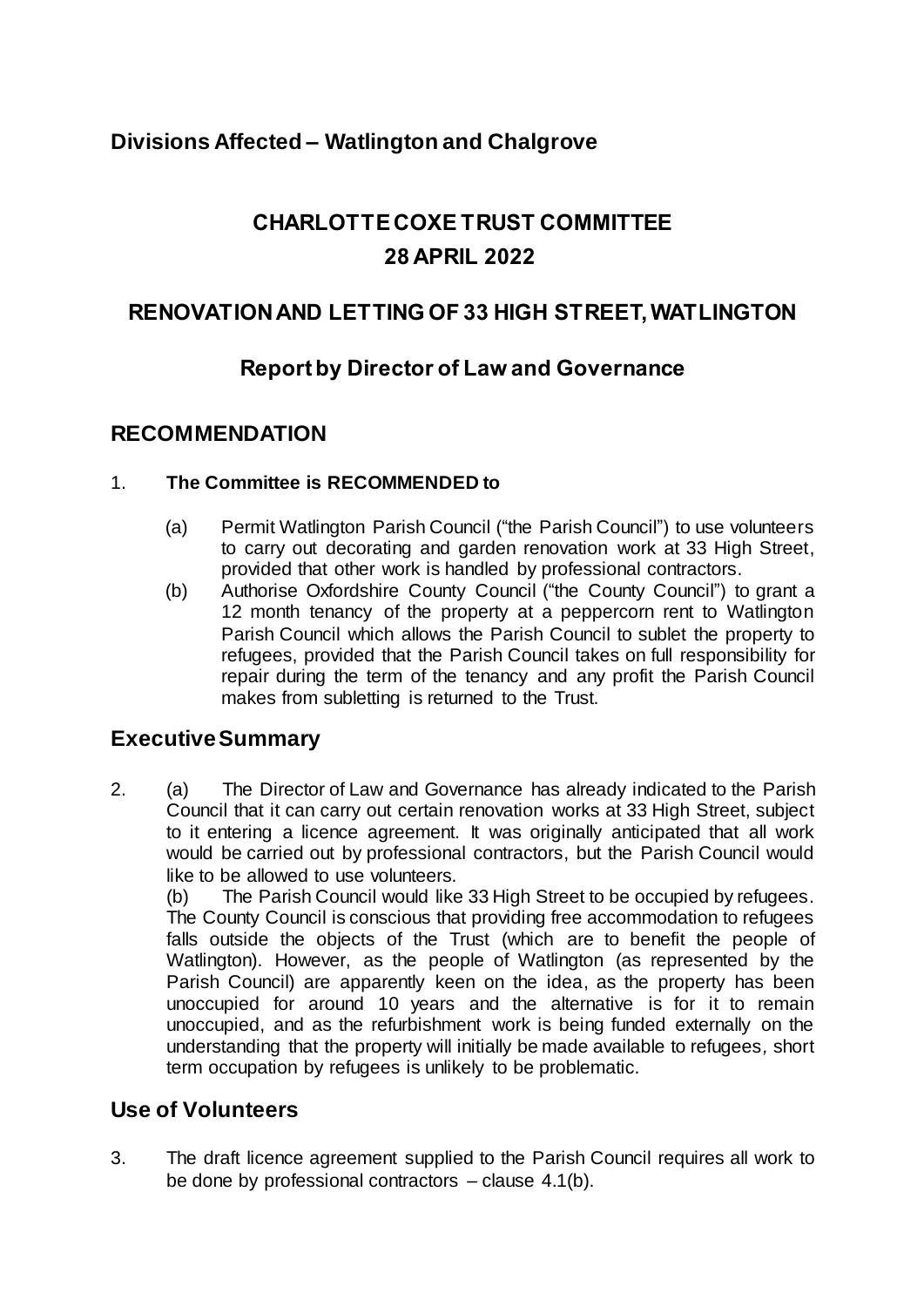- 4. The Parish Council's solicitor has asked for the provision requiring professional contractors to be removed from the licence.
- 5. 33 High Street is a historic listed building and any work carried out at it is subject to listed building requirements as well as building regulations. The County Council has ultimate liability (as freeholder) for breaches of these requirements/regulations and they are extensive and dealing with breaches could be costly for the County Council, which costs it would have to recover from the Trust. The County Council's in-house surveying team does not have capacity to supervise the work of a team of volunteers.
- 6. In view of this, it is recommended that if volunteers are to be allowed to carry out work, the work should be limited to decorating work and garden maintenance work, as this work is outside the scope of the building regulations and is unlikely to cause damage to the property.

## **Letting**

- 7. The County Council cannot grant Assured Shorthold Tenancies (which are the normal modern form of tenancy agreement) and any tenancy that the County Council grants to a private individual or family risks becoming a Secure Tenancy (which is difficult to terminate and may give the tenant a right to buy the freehold at a discount).
- 8. The Parish Council, by contrast, can grant Assured Shorthold Tenancies, and so if the property is to be let to refugees, the best way of proceeding would seem to be for the County Council (as freeholder) to grant a 12 month tenancy of it to the Parish Council, which allowed the Parish Council in turn to sublet it on an Assured Shorthold Tenancy of no more than 12 months. The tenancy could require the Parish Council to assume full responsibility for the maintenance of the property (including an obligation to put right any damage) and also require the subletting to be to refugees, and for any income (eg from housing benefit or government grants) the Parish Council received to be returned to the Trust.
- 9. Letting the property to refugees is outside the charitable purposes of the Trust (which are to benefit the people of Watlington) and no income for the Trust will be produced from the letting. If a letting is outside the charitable purposes of the Trust, trustees, in keeping with their fiduciary duties, should normally insist on it being at a full market rent. For the reasons set out above, however, members may decide that a short-term letting (provided it is for no more than 12 months) is acceptable.
- 10. Members are reminded that they have strict obligations to act prudently and to respect the purposes the Trust was set up for, and that they are accountable to the Charity Commission if they are considered to have breached those obligations.